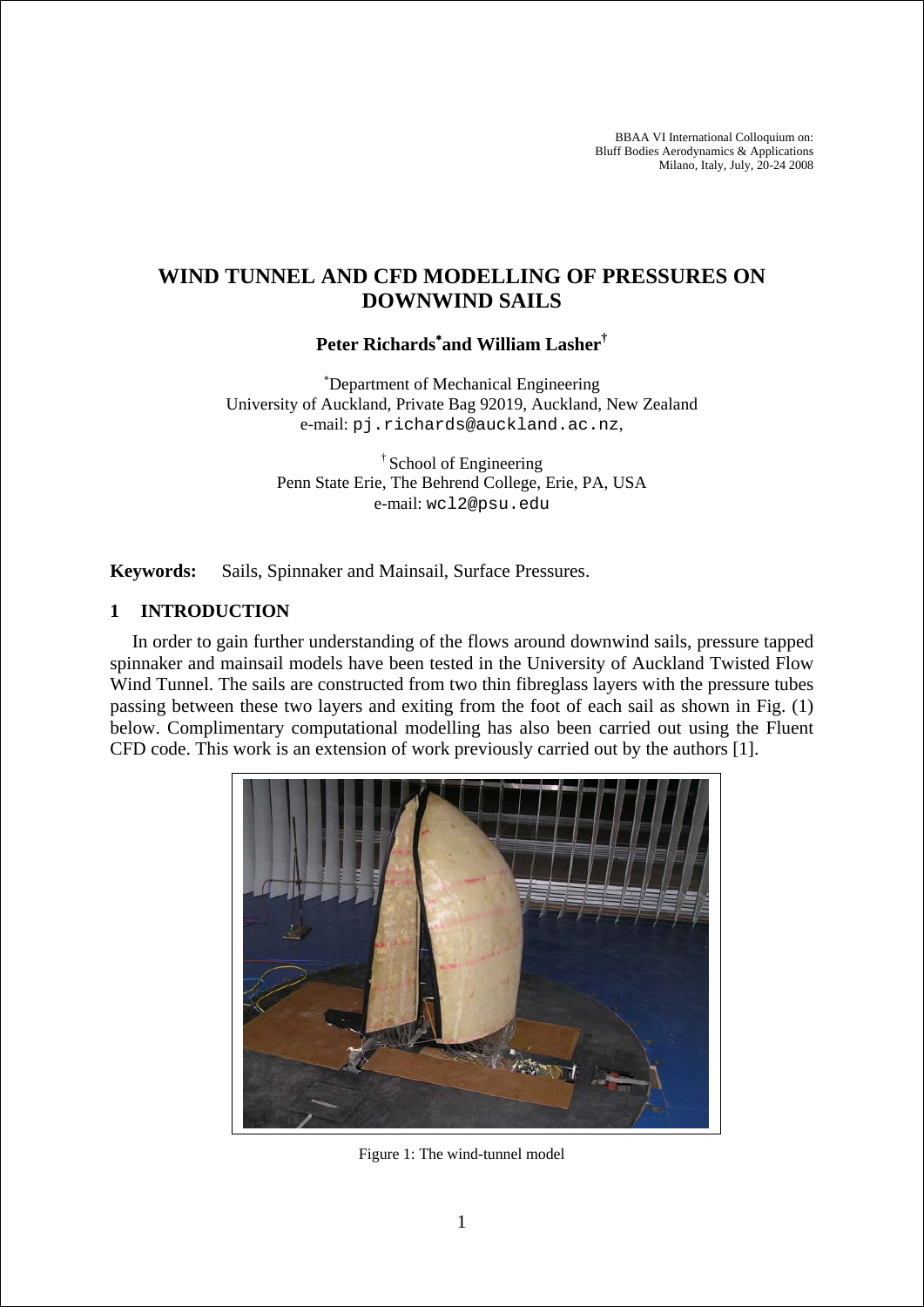#### **2 EXPERIMENTAL AND CFD METHODS**

 $1/25$ <sup>th</sup> scale models of generic IACC main and symmetric spinnaker sails have been modelled in the wind tunnel by constructing these from two thin fibreglass layers. The spinnaker had 48 pressure taps on each surface and the mainsail 30 taps on each surface, which were arranged as seven rows of taps across each sail, as illustrated in Fig. (3). The target velocity and twist profiles were based on an IACC yacht sailing at a true wind angle of 160° at a speed of 10.5 kts (5.25 m/s) in a true wind of 14 kts (7 m/s) at a reference height of 10m, which corresponds to a reference apparent wind angle of 120°. A true roughness length of 0.25 mm was estimated to be appropriate for these conditions. The relative position of the sails was monitored by measuring the angle of the boom (along the foot of the mainsail) and the spinnaker pole (from the mast to the windward lower corner of the spinnaker) to the hull centreline. In order to support the fibreglass sails two spinnaker poles were used but the angle to the windward pole was monitored since this is the only one that would exist with a cloth sail. In addition to the pressure measurements, the total forces on the model was measured by a six component force balance located below the floor of the tunnel. Separate windage measurements were made on the model hull and rig, without any sails, and deducted from the total forces. Force estimates for each individual sail were calculated by assigning a contributory area vector to each tap and then summing the components. The total force obtained by pressure integration was compared to the balance total force, less windage.

The computational modelling made use of the Fluent CFD code in a manner very similar to that described in Ref. [1]. The Realizable k-ε turbulence model was used. The boundary conditions were set to give a twisted velocity profile, similar to that in the Twisted Flow Wind Tunnel.

#### **3 RESULTS AND DISCUSSION**

Fig. (2) shows the effect of varying the boom angle when the spinnaker pole is at 40° and the reference apparent wind direction is 120°. Also shown in Fig. (2) are the total forces measured by the force balance (dotted lines). It can be observed that the forces estimated by pressure integration are similar to the directly measured forces and that both sets show similar trends as the boom angle is varied. The slight differences are due to a variety of errors.



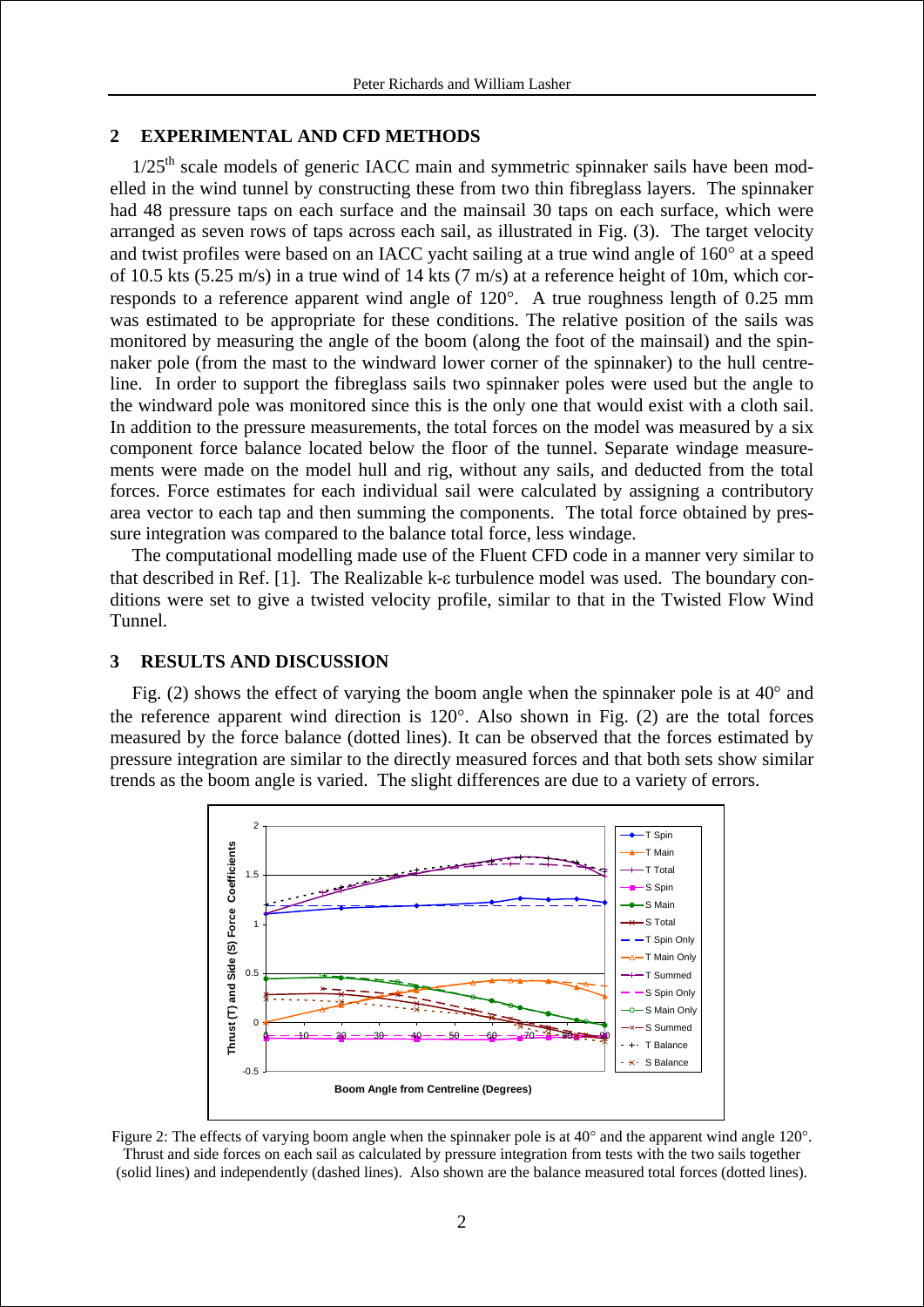Both sets of results show that the total thrust force is maximized when the boom angle is about 65°-75° and that the total side force at this point is small. The individual sail forces show that the spinnaker provides about 75% of the thrust force, but it is the drop off of the thrust force provided by the mainsail at angles above 75° that clearly affects the overall maximum. Fig. (3) shows the measured pressures on both sails at three boom angles. While the pressure distributions are similar at boom angles of 60° and 75°, there is a clear difference at 90° where the suction pressures on the leeward side of the mainsail are significantly reduced. This is caused by the mainsail getting close to the spinnaker and hence the positive pressures on the windward side of the spinnaker affects the suction pressures on the mainsail.



Figure 3: Pressures on the mainsail and spinnaker for three boom angles (60, 75 and 90°). The spinnaker pole was at 40° and the apparent wind angle 120°.

Also included in Fig. (2) are the forces obtained by pressure integration from test series where each of the sails was tested on its own (dashed lines). These forces have also been combined to give a summed total force which shows what force might be obtained if there was no sail interaction. The results show that for boom angles less than 75° the forces on the mainsail are not significantly modified by the presence of the spinnaker but at higher angles the thrust force is reduced as discussed above. However it does appear that the mainsail influences the spinnaker pressures over a broader range of angles, with the thrust force from the spinnaker increased by the presence of the mainsail for all boom angles greater than 40°. As a result the maximum thrust force for the two sails together is greater than the sum of the thrust forces the two individual sail could generate on their own.

Fig. (4) and (5) shows the results from a series of tests where the boom was at  $75^{\circ}$  and the spinnaker pole angle varied. These show that the highest thrust force is obtained with the pole angle around 40°. At lower pole angles the proximity of the spinnaker reduces the suction on the leeward side of the main and the suction on the leeward side of the spinnaker become very uniform, which indicates that the flow is separated. On the other hand with the pole further aft, higher angles, the pressures near the windward leading edge (luff) of the spinnaker change sign. In practice this leads to the luff curling under and partially collapsing. At intermediate angles there are strong suctions pressures over much of the leeward side of the spinnaker leading to the high thrust forces. Fig. (5b) shows the pressures at 3 heights on each sail predicted by the CFD modelling. In general a very similar set of results is obtained. It is intended that